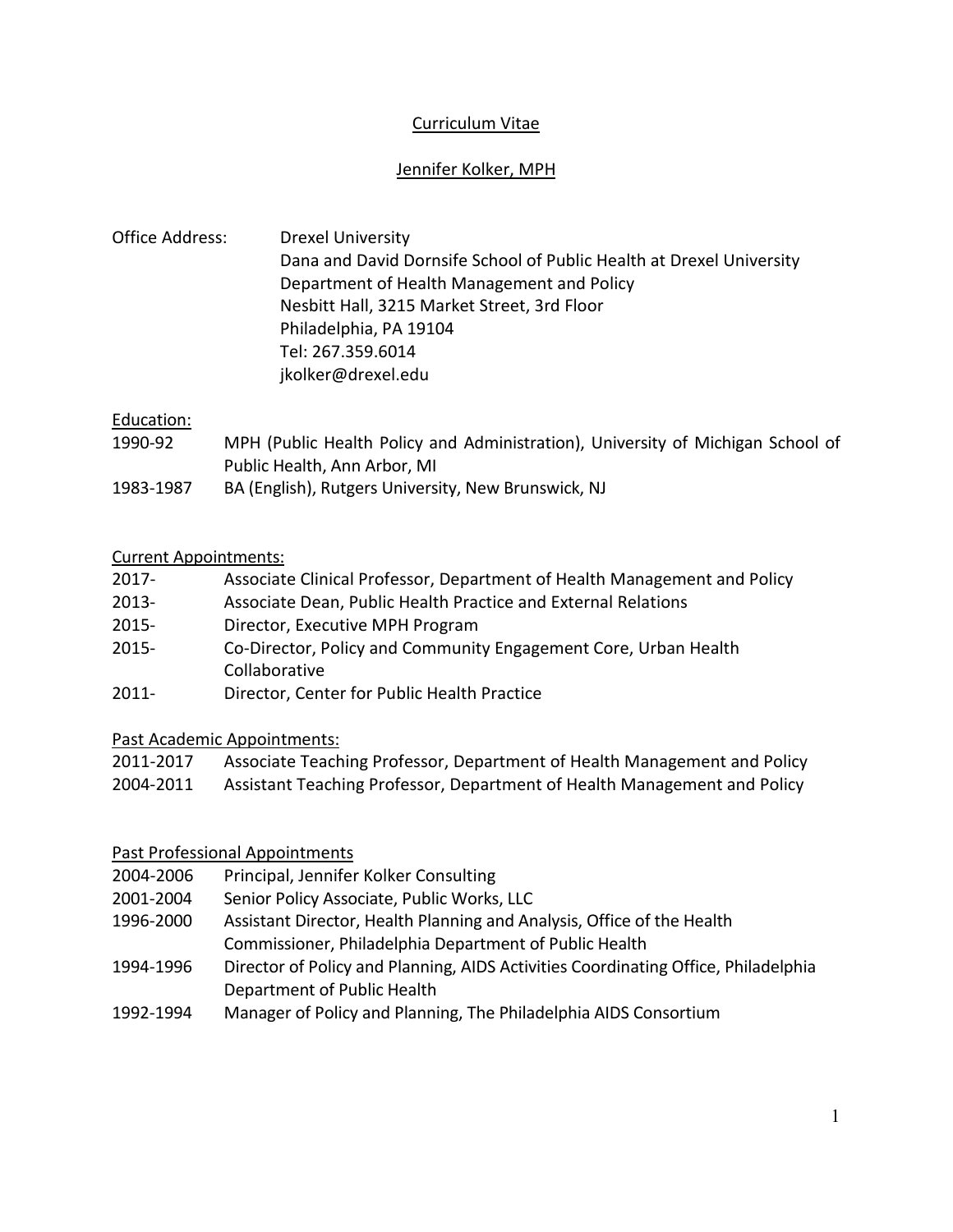Clinical Public Health Practice and Service:

|           | 2021-present Association of Schools and Programs in Public Health; Practice Advisory<br>Committee                                             |  |  |  |  |
|-----------|-----------------------------------------------------------------------------------------------------------------------------------------------|--|--|--|--|
| 2020      | Berks County COVID-19 Response Task Force, Berks County Community<br>Foundation                                                               |  |  |  |  |
| 2019      | Host Committee, American Public Health Association Annual Meeting                                                                             |  |  |  |  |
| 2018      | Chester County Department of Health, Accreditation Technical Assistance and<br><b>Mock Site Visitor</b>                                       |  |  |  |  |
| 2018      | Philadelphia Department of Public Health, Community Health Improvement Plan<br><b>Advisory Committee</b>                                      |  |  |  |  |
| 2017-     | Council on Education in Public Health (CEPH), Accreditation Site Visitor                                                                      |  |  |  |  |
| 2014-2017 | Access Matters: Planning and Evaluation Committee                                                                                             |  |  |  |  |
| 2014-     | Philadelphia College of Physicians, Section on Public Health                                                                                  |  |  |  |  |
| 2015-2016 | Association of Schools and Programs of Public Health, Annual Meeting Planning<br>Committee                                                    |  |  |  |  |
| 2014-2016 | Association of Schools and Programs of Public Health, Chair, Section on<br><b>Academic Public Health Practice</b>                             |  |  |  |  |
| 2013-     | Association of Schools and Programs of Public Health, Member, Section on<br><b>Academic Public Health Practice</b>                            |  |  |  |  |
| 2015      | US Department of Health and Human Services, Region III Community Health<br><b>Needs Assessment Working Group</b>                              |  |  |  |  |
| 2015      | Philadelphia Department of Public Health, Accreditation Technical Assistance<br>and Mock Site Visitor                                         |  |  |  |  |
| 2007-2013 | Health Federation of Philadelphia Multiplying Connections Initiative, Professional<br><b>Advisory Committee</b>                               |  |  |  |  |
| 2010-2013 | City of Philadelphia, Evaluator, Civil Service Examination for Health Services<br>Administrator for the Department's Community Health Centers |  |  |  |  |
| 2010-2012 | Chester County Health Department, Community Health Planning Process<br>Facilitator                                                            |  |  |  |  |
| 2006-2009 | Norristown Alliance for Healthier Babies, Steering Committee                                                                                  |  |  |  |  |
| 2006-2009 | Delaware Valley Health Care Council, Obstetric Services Task Force, Data<br>Subcommittee                                                      |  |  |  |  |
| 2004-2006 | Institute for Safe Families, Clinical Network for Children Exposed to Domestic<br>Violence                                                    |  |  |  |  |

Memberships in Professional and Scientific Societies:

Association of Schools and Programs of Public Health (ASPPH) Academic Public Health Practice Section

National Network of Public Health Training Centers

American Public Health Association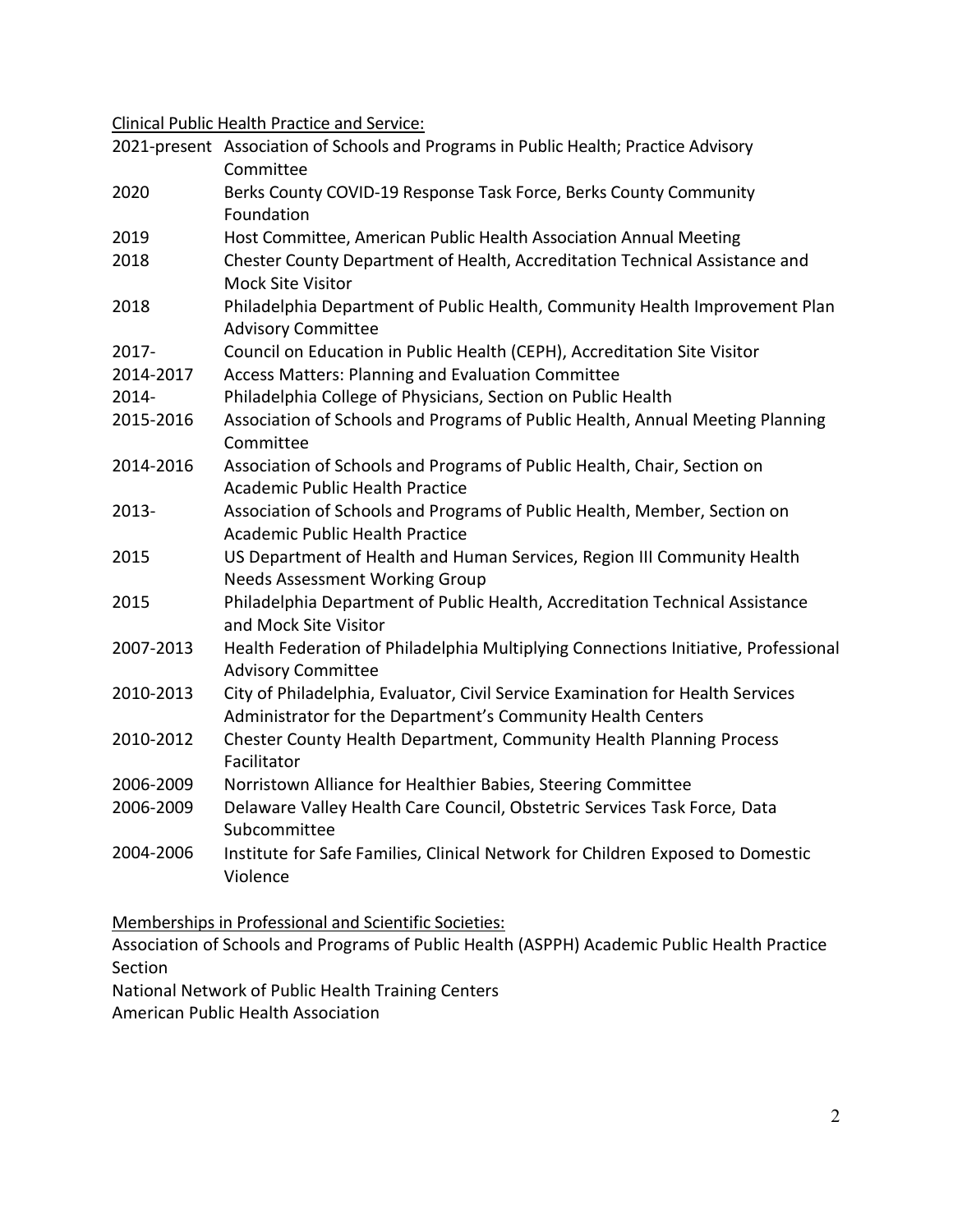### Major Teaching Responsibilities:

- 2019-2020 Review, redesign and launch of Executive MPH program, including development of PBHL 667, EMPH Professional Seminar
- 2018-2020 Development of Online MPH Certificate and Online MPH-PBHL 510 and 511, Public Health Foundations and Systems
- 2017-2019 Teaching of PBHL 510 and 511 Public Health Foundations and Systems
- 2016 Development of PBHL 510 and 511 Public Health Foundations and Systems
- 2007-2017 PBHL 602 Managing a Public Health Organization
- 2006-2016 PBHL 609 Emerging Issues in US Health Policy
- 2004-2010 EMPH Block X: Policy and Advocacy
- 2007-2010 PBHL 650: Policy and Advocacy
- 2004-2007 Block X Policy and Advocacy

#### Invited Lectures:

| 2020      | Lessons Learned in Health Professions Education from the COVID-19 Pandemic: A                                                                                   |
|-----------|-----------------------------------------------------------------------------------------------------------------------------------------------------------------|
|           | Workshop. National Academy of Sciences.                                                                                                                         |
| 2017      | The Role of Practice in Public Health: Rutgers University School of Public Health                                                                               |
| 2017      | Community Health Needs Assessments: Webinar for the Pennsylvania Association                                                                                    |
|           | of Community Health Centers (PACHC)                                                                                                                             |
| 2016-2017 | Weaving Health Equity into the Fabric of a Health System                                                                                                        |
|           | Global Public Health and Ethics, Ben Gurion University of the Negev, Be'ersheva,<br>Israel                                                                      |
| 2016      | Building Public Health and Health Equity into Training and Assessment. Lecture<br>and Discussion for the National Board of Medical Examiners, Philadelphia, PA. |
| 2016      | Policy and Practice in Maternal and Child Health, Community Health and<br><b>Prevention MCH Seminar</b>                                                         |
| 2012      | Introduction to Public Health Practice, Opening Doors Policy Seminar                                                                                            |
| 2011-2016 | Making Public Policy, Service Learning in Public Policy Program, Valley Forge<br>Freedoms Foundation Summer Program                                             |
| 2012-2015 | History of Maternal and Child Health, Introduction to Public Health.                                                                                            |
| 2009-2012 | Introduction to Health Policy, Summer Course for MD/MPH students                                                                                                |

#### Bibliography:

## *Peer Reviewed*

Barber S., Bilal U., Diez-Roux, A., Furukawa A., Koh C**., Kolker J**., et al. Tracking Inequities in COVID-19 Related Outcomes in Select US Cities. 2021. Drexel Urban Health Collaborative.

Diez Roux, Ana V., Lovasi, G., **Kolker, J**. Urban Public Health: A Research Toolkit for Practice and Impact. Oxford University Press. 2020.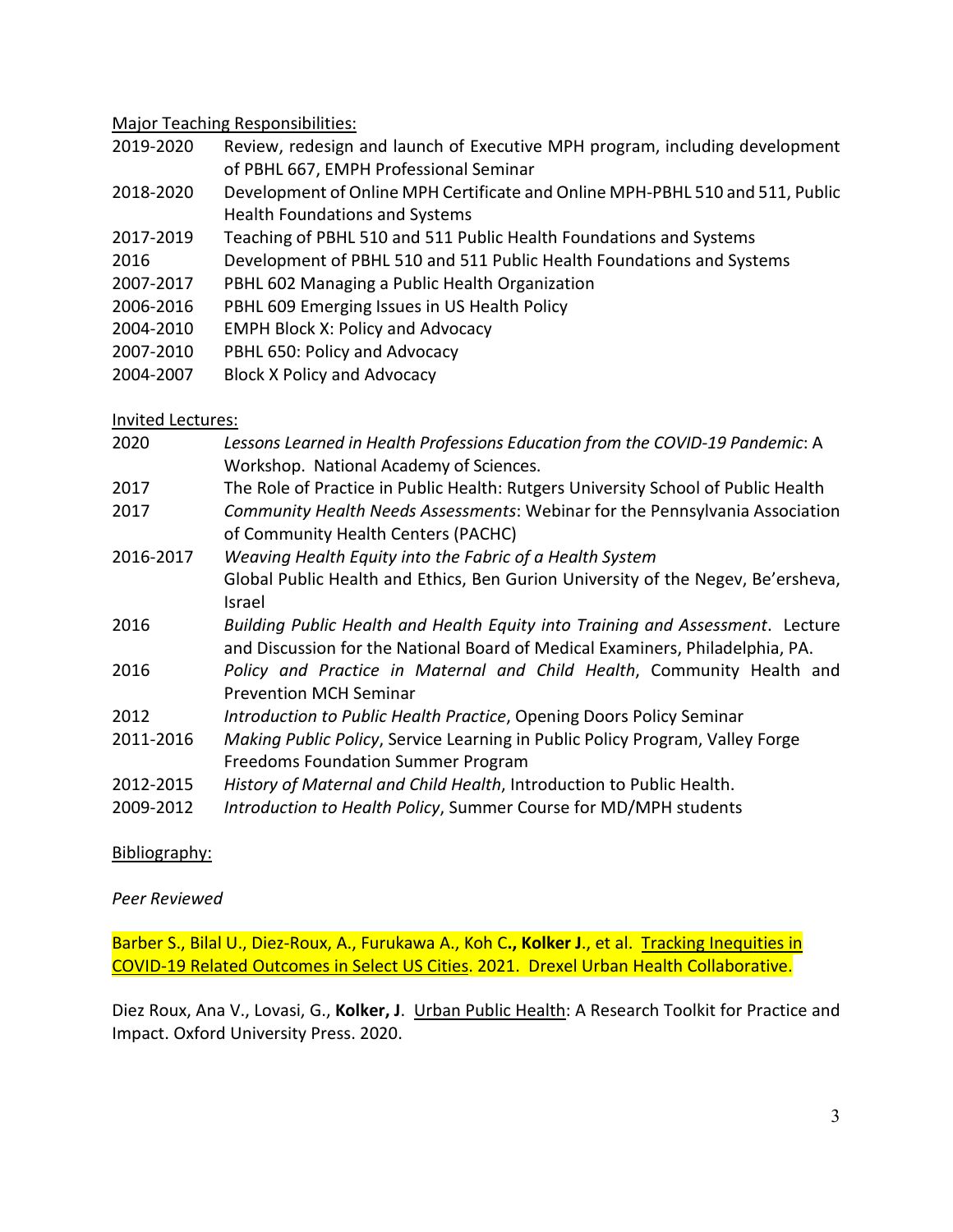Purtle, J., Henson, R. M., Carroll-Scott, A., **Kolker, J**., Joshi, R., & Diez Roux, A. V. (2018). US Mayors' and Health Commissioners' Opinions About Health Disparities in Their Cities. *American journal of public health*, *108*(5), 634-641.

Purtle, J**.,** Peters, R., **Kolker, J**. Diez Roux, A. Uses of Population Health Rankings in Local Policy Contexts: A Multi-Site Case Study. *Medical Care Research and Review.* 2017 Aug 1:1077558717726115.

Carroll-Scott, A., Henson, RM, **Kolker, J**, Purtle, J., Diez-Roux, A. The Role of Non-Profit Hospitals in Identifying and Addressing Health Equity in Cities. *Health Affairs*. 2017 Jun 1;36(6):1102-1109. Doi:10.1377/hlthaff.2017.0033

Carroll-Scott A, **Kolker J**, Confair AR, Moore KA, Melly SK, Gallante, BE. Joshi R. Community Health Profile: West Philadelphia Promise Zone. Urban Health Collaborative Community Brief Number 1, 2017. Dornsife School of Public Health, Drexel University: Philadelphia, PA.

Purtle, J., Peters, R., **Kolker, J**., Klassen, A. Factors Perceived as Influencing Local Health Department Involvement in Population Mental Health. American Journal of Preventive Medicine., 2016.

Purtle, J. Klassen, A., **Kolker, J**., Peters, R., Buehler, J. Local Health Departments' Level of Engagement in Population Mental Health Promotion. Frontiers in Public Health Services & Systems Research. 2016 Feb 5(1):41–47. doi: 10.13023/FPHSSR.0501.07.

Purtle, J. Klassen, A., **Kolker,** J., Buehler, J. Prevalence and Correlates of Local Health Department Activities to Address Mental Health in the United States. Preventive Medicine. 2016 Jan;82:20-7. doi: 10.1016/j.ypmed.2015.11.007

**Kolker, J.** *Innovation in Public Health: Blending the Tried and True with New Directions.* Philadelphia Social Innovations Journal, Fall 2011.

Gallagher, D., **Kolker, J.** *Objecting to Public Health – Stories from Four Pennsylvania Counties.* Commonwealth, A Journal of Political Science. Special Policy Issue: Public Health in Pennsylvania. December 2008.

## Conference Presentations:

Purtle, J., Henson, RM., Carroll-Scott, A., **Kolker, J**., Joshi, R., Diez Roux, A., *US Mayors' and Health Commissioners' Opinions about Health Disparities in their Cities*. Invited panel: *"The Power of Cities to Ensure Health Equity."* APHA's 2018 Annual Meeting. San Diego, CA. Nov. 13, 2018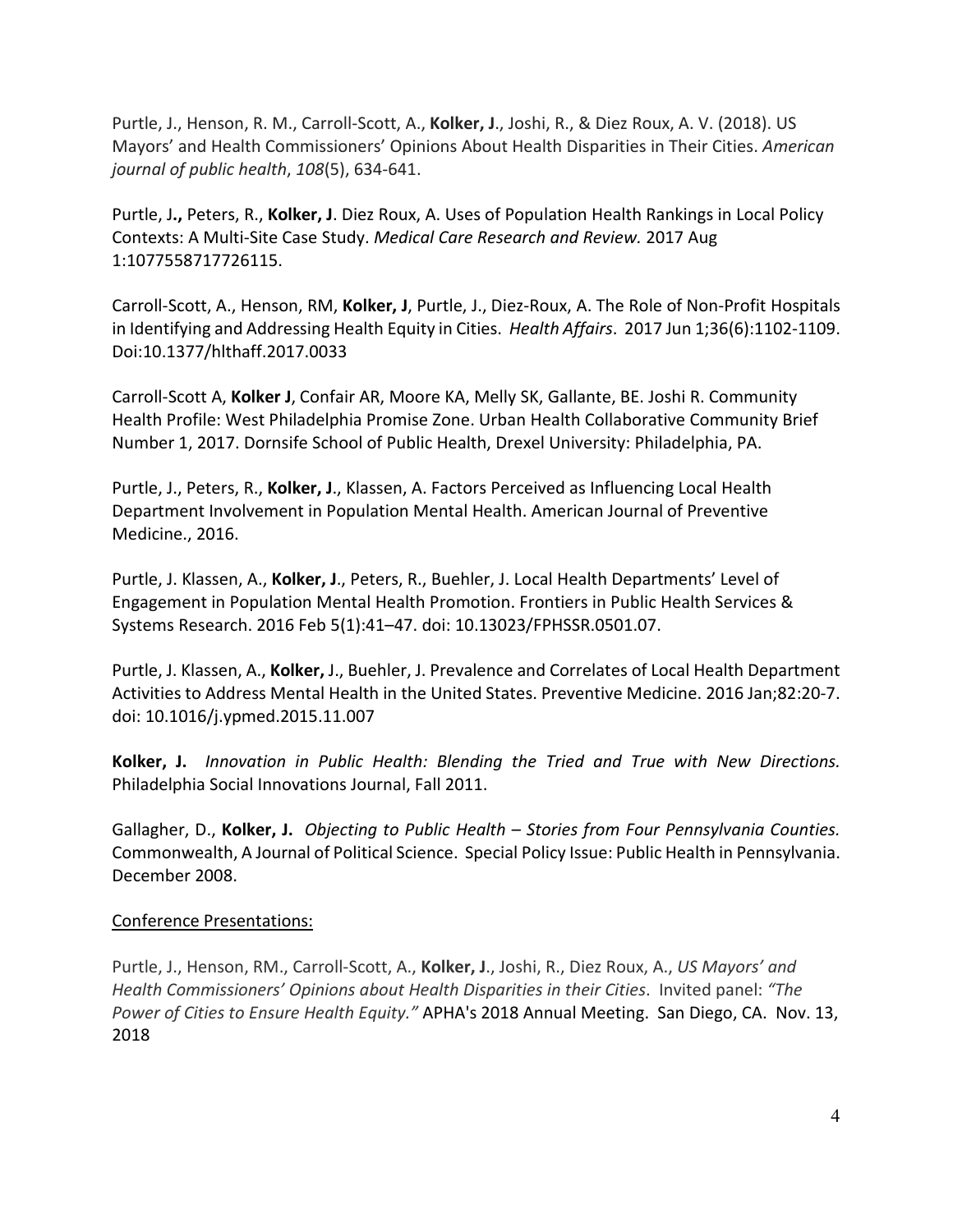**Kolker, J.,** Nekrasova, E., Confair, A., Carroll-Scott, A*. Tracking Policy Action Related to Social Determinants of Health at the City Level.* Invited panel: *"The Power of Cities to Ensure Health Equity."* American Public Health Association Annual Meeting. San Diego, CA. Nov. 13, 2018

**Kolker, J**., *Structure of Public Health Practice and Implications of the New CEPH Criteria.* Association of Schools and Programs of Public Health (ASPPH), 2018 Section Retreat, Academic Public Health Practice Section. June 23-25 2018.

Carroll-Scott, A., **Kolker, J**., Henson, RM., Purtle, J. *Role of Non-Profit Hospitals in Promoting Health Equity in Cities: A Content Analysis of Community Health Needs Assessments and Implementation Strategies.* American Public Health Association Annual Meeting. Atlanta, GA. Nov. 10, 2017.

Purtle, J., Peters, R., **Kolker, J**., Klassen, A. *We're Trying to Figure Out Where We Fit: Understanding Local Public Health Departments' Role in Population Mental Health*." American Public Health Association Annual Meeting. Denver, CO. November 1, 2016.

Purtle, J., **Kolker, J**. Diez Roux, A. *The Many Uses of the County Health Rankings: Implications for Evaluating Dissemination Strategies That Aim to Spur Evidence-Informed Health Policymaking.* Academy Health Annual Conference on the Science of Dissemination and Implementation. December 14, 2016. Washington, DC.

Purtle, J., Klassen, A., **Kolker, J***. Do local health departments engage in population-based mental illness prevention activities*? American Public Health Association Annual Meeting. Chicago, IL. November 4, 2015.

**Kolker, J**. *Strategies to Engage Faculty and Practitioners in Teaching*. American Public Health Association Annual Meeting, 2013.

**Kolker, J.** *Religious Competency in Public Health.* American Public Health Association Annual Meeting, 2013.

*Kolker, J. Politics & Policymaking in State Coverage Expansion Efforts, 2008: State Update* Academy Health Research Meeting: Special Panel Presentation. June 2008.

*Kolker, J. Impact of obstetric closures on birth outcomes and quality of care.* Academy Health Health Annual Research Meeting: General Poster Session and Gender and Health Interest Group Poster Session. June 2007.

*Kolker, J. Politics & Policymaking in State Coverage Expansion Efforts, 2007: Challenges & Opportunities.* Academy Health Research Meeting: Special Panel Presentation and Kaiser Webcast. June 2007.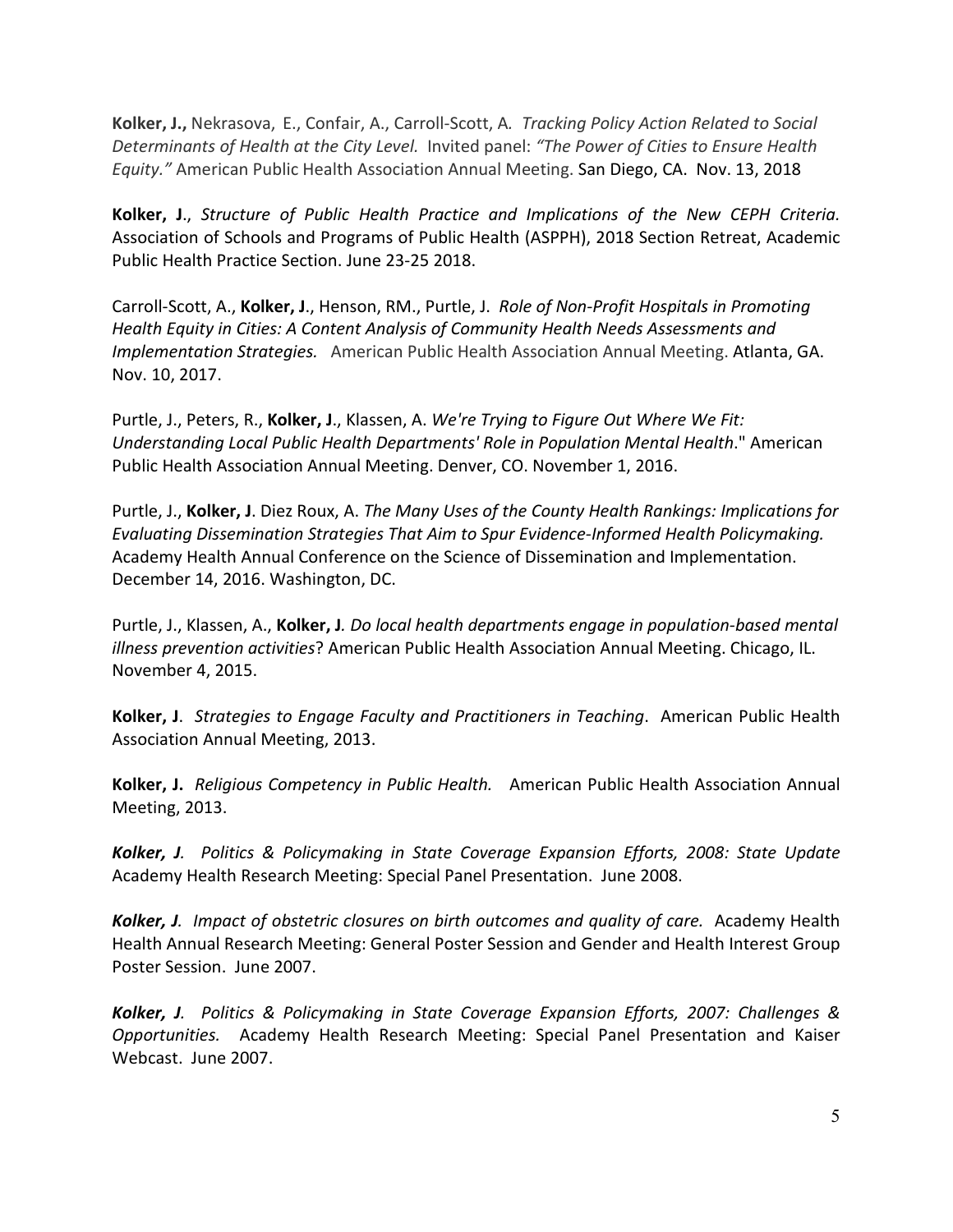*Kolker, J. Developing Local Health Departments: Stories from Pennsylvania.* American Public Health Association Annual Meeting, November 2006.

# *Non-Peer Reviewed*

**Kolker, J.** *Community Health Assessments (CHAs): What, Why, and How?* Delaware Valley Regional Planning Commission, Healthy Communities Task Force 2014.

*Kolker, J. Advocacy and Public Health.* Facilitation of Panel. Pennsylvania Public Health Association Annual Meeting, October 2010.

*Kolker, J. Analysis of Obstetric Care in Philadelphia.* Drexel University College of Medicine, Women's Health and Education Program. January 2008.

*Kolker, J. Typhoid Mary to Andrew Speaker: A Panel Discussion of Public Health, Medical History & Ethics.* Drexel University College of Medicine, Program on Medical Humanities. November 2007.

*Kolker, J. Obstetric Closures and Birth Outcomes: Presentation to Stakeholders, June 2007.*

*Kolker, J. Child Care and National Policy*. Delaware Valley Association for the Education of Young Children (DVAEYC) Annual Meeting, May 2005.

# Grant Support/Contracts:

Big Cities Health Coalition Partnership for Urban Health Principal Investigator: Kolker Funder: deBeaumont Foundation/Big Cities Health Coalition Funding Level: \$215,000 Period: 2019-Present FTE 20%

*Tracking Outcomes and Inequalities of the COVID-19 Pandemic across BCHC Cities* Principal Investigator: Diez Roux Funder: Robert Wood Johnson Foundation Funding Level: \$290,792 Period: 2020-2021 FTE 5% in-kind

*Public Health Immersion Program* Principal Investigator: Kolker Funder: Association of Schools and Programs in Public Health Funding Level: \$10,000 Period: 2018-2019 FTE: 2% in kind

*Region III Public Health Training Center, Local Performance Site* Principal Investigator: Kolker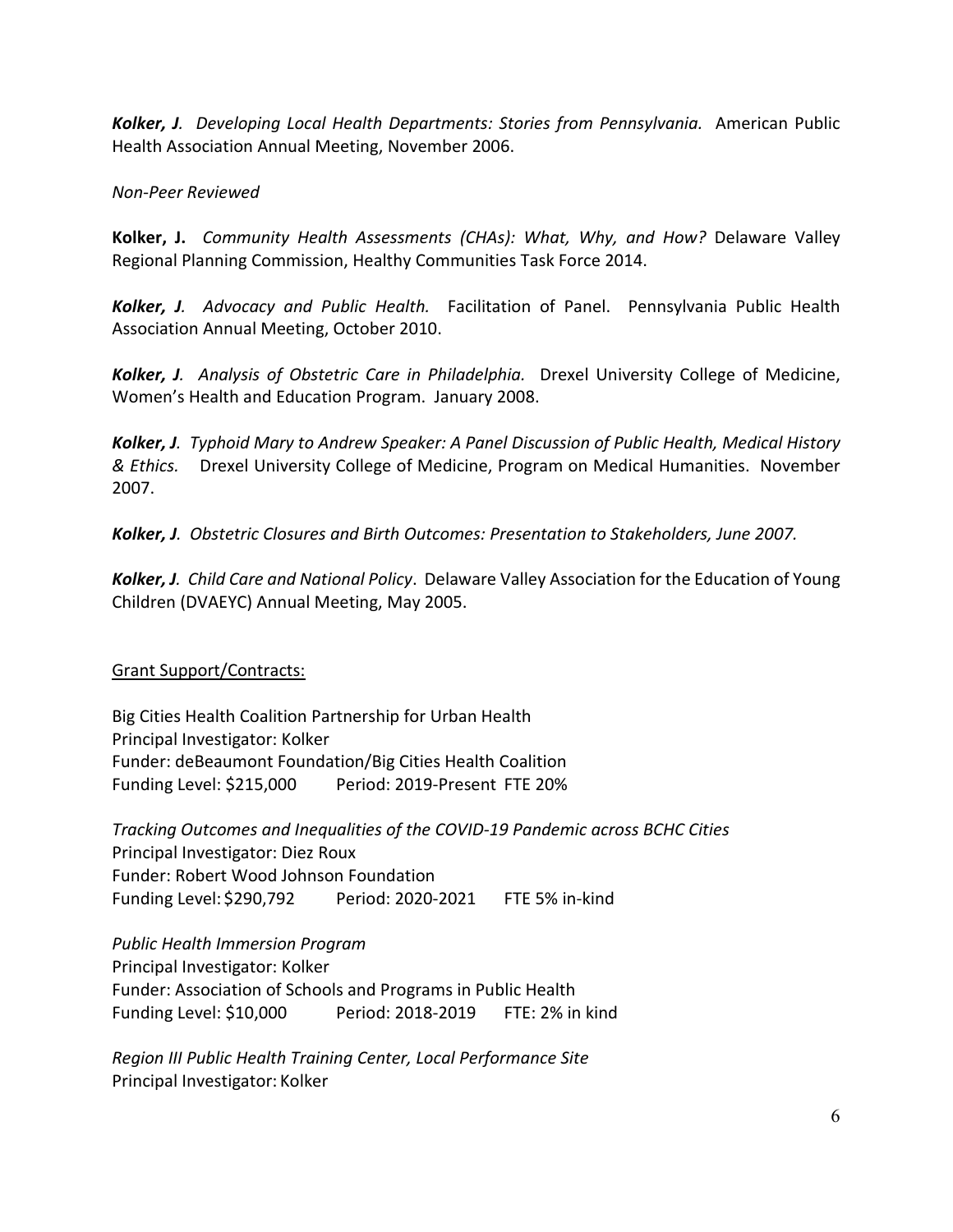Funder: Health Resources Services Administration/University of Pittsburgh (subcontract). Funding Level: \$500,000 Period: 2018-2023 FTE: 15%

*Philadelphia's Community Health Improvement Plan* Principal Investigator: Kolker Funder: Philadelphia Department of Public Health Funding amount: \$28,880 Period: 2017-2018 FTE: 5%

*Region III Public Health Training Center, Local Performance Site* Principal Investigator: Kolker Funder: Health Resources Services Administration/University of Pittsburgh (subcontract). Funding Level: \$500,000 Period: 2014-2018 FTE: 15%

*Urban Health Collaborative-Policy and Community Engagement Core* Co-Lead: Kolker Funder: Dornsife School of Public Health/Urban Health Collaborative Funding Level: \$16,500 Period: 2015- FTE: 10%

*Promise of Strong Partnership for Education Reform (ProsPER): West Philadelphia Promise Neighborhood* Principal Investigator: Kerman (PI) Principal Investigators of Research and Data Core: Carroll-Scott, Le-Scherban Funder: United States Department of Education Funding Level: Period: 2017-2021 FTE: 5% funded, 5% in-kind

*Evaluating the Dissemination and Impact of RWJF's Culture of Health* Principal Investigator: Diez Roux Funder: Robert Wood Johnson Foundation Funding Level: \$399,999 Period: 2016-2017 FTE: 10%

*Chester County Workforce Development Plan* Principal Investigator: Kolker Funder: Chester County Health Department Funding Level: \$5000 Period: 2016-2017 FTE: 2%

*Serving the Safety Net After Reform: US-Israel Learning Exchange. Stein Fellowship Award* Principal Investigator: Kolker Funder**:** Drexel University Office of the Provost, Stein Fellowship Award Funding Level: \$19,600 Period:2015-2017 FTE: n/a

*What Impacts do the Rankings Have When a County's Rank Changes?*  Principal Investigator: Purtle Funder: County Health Rankings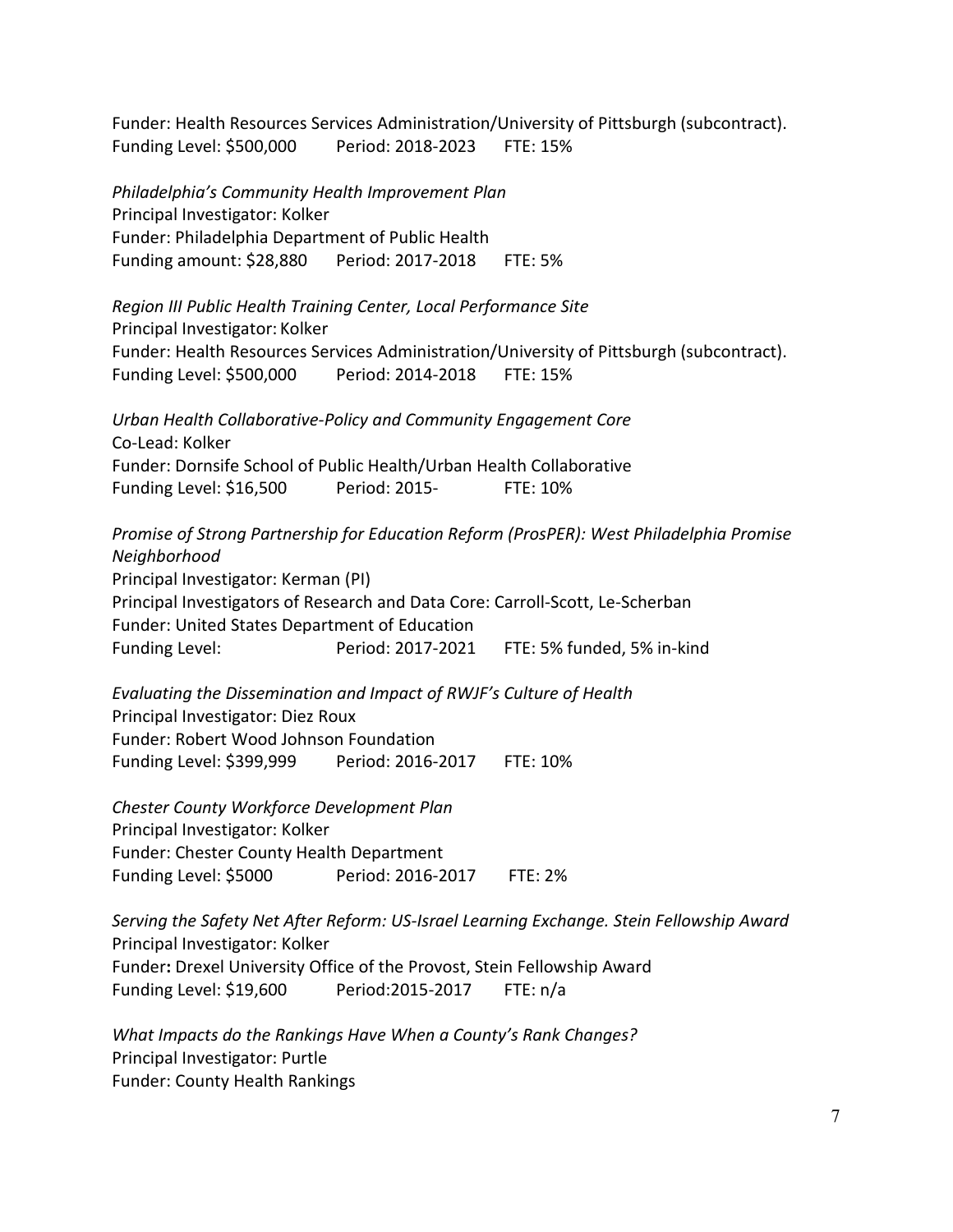Funding level: \$20000 Period: 2015-2016 FTE: 5% *Feasibility Study for Federally Qualified Health Center at Audenried High School*, Principal Investigator: Gallagher Funder: Universal Companies Funding Level: \$69,997 Period: 2014 FTE: 2.3% *Needs Assessment and Strategic Analysis of the Blue Safety Net Program*. Principal Investigator: Kolker Funder: Independence Blue Cross Foundation Funding Level: \$92,249 Period: 2014 FTE: 25% *Philadelphia Department of Public Health Workforce Training Needs Assessment* Principal Investigator: Kolker Funder: Philadelphia Department of Public Health, Funding Level: \$19,808 Period: 2014 FTE: 5% *Philadelphia's Community Health Improvement Plan.* Principal Investigator: Kolker Funder: Philadelphia Department of Public Health. Funding amount: \$59,999 Period: 2013-2014 FTE: 20% *Pennsylvania Public Health Training Center, Drexel Performance Site Principal Investigator: Kolker* Funder: Health Resources Services Administration/University of Pittsburgh (subcontract). Funding Level: \$800,000 Period*:* 2010-2014 FTE: 30% *Evaluation Services* Principal Investigator: Gallagher Funder*:* North Penn Community Health Foundation Funding Level: \$34,053 Period: 2012 FTE: 15% *Federally Qualified Health Center New Access Point Application*. Principal Investigator: Kolker Funder: Berks Community Health Services. Funding Level: \$101,700 Period: 2010. FTE: 35% *Health Department Feasibility Study for Berks County, Pennsylvania*. *Principal Investigator: Kolker* Funder: Berks County Community Foundation. Funding Level: \$40,206 Period: 2007-2008 FTE: 10% *Evaluation of the Multiplying Connections Initiative*. Principal Investigator: Kolker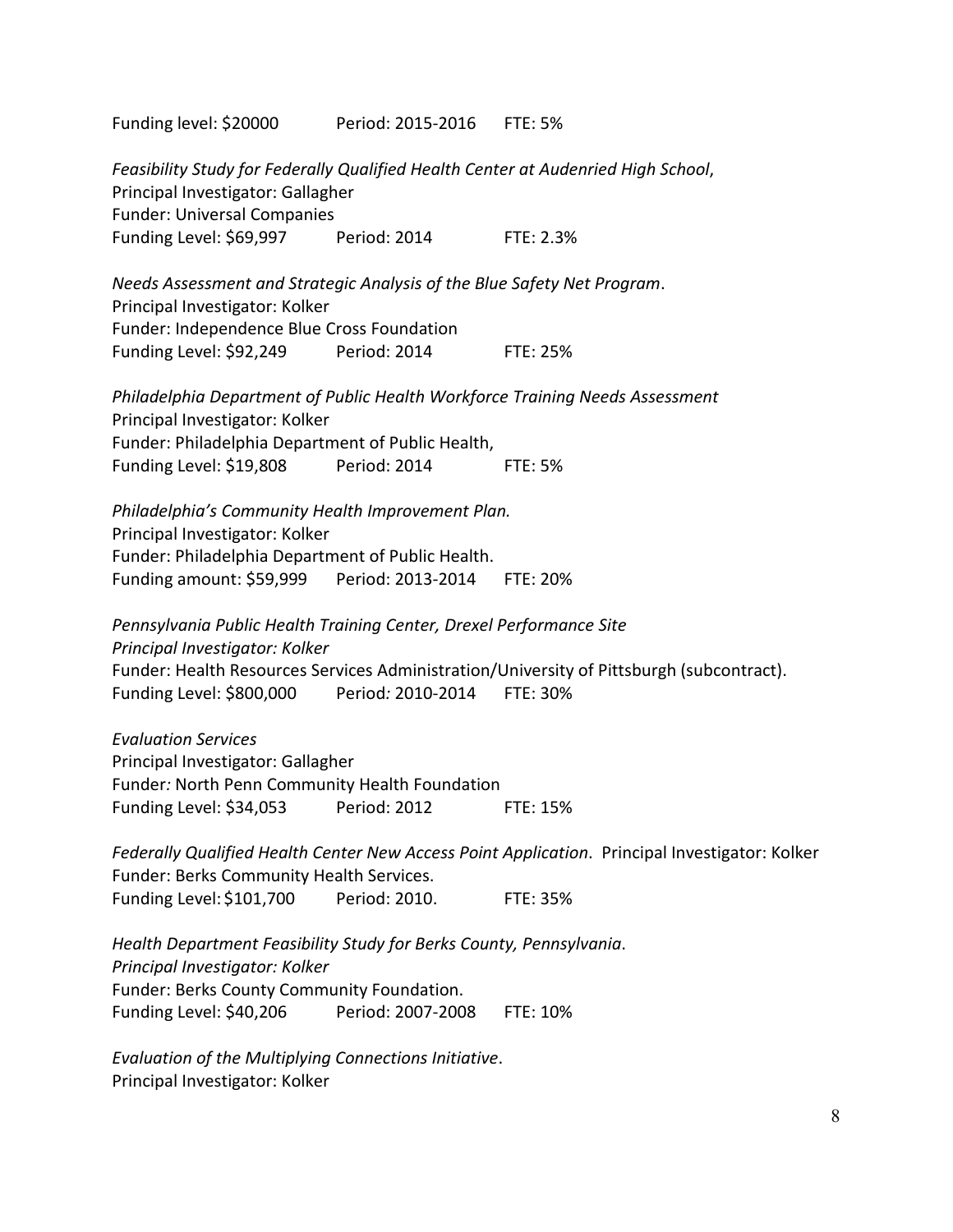| Funding Level: \$26,000    | Funder: Health Federation of Philadelphia.                          | Period: 2009                                                            | <b>FTE: 15%</b>                                                                     |
|----------------------------|---------------------------------------------------------------------|-------------------------------------------------------------------------|-------------------------------------------------------------------------------------|
|                            | Pregnant Woman's Companion Guide.<br>Principal Investigator: Kolker |                                                                         |                                                                                     |
|                            |                                                                     | Funder: Montgomery County Health Department                             |                                                                                     |
| Funding Level: \$22,000    |                                                                     | Period: 2009                                                            | <b>FTE: 5%</b>                                                                      |
|                            | <b>Community Report Card for Berks County</b>                       |                                                                         |                                                                                     |
|                            | Principal Investigator: Kolker                                      |                                                                         |                                                                                     |
|                            |                                                                     | Funder: Berks County Community Foundation.                              |                                                                                     |
|                            | Funding Level: \$20,000                                             | Period: 2008                                                            | FTE: 10%                                                                            |
|                            |                                                                     | Environmental Scan of Food and Fitness in Pennsylvania                  |                                                                                     |
|                            | Principal Investigator: Kolker                                      |                                                                         |                                                                                     |
| Funder: Kellogg Foundation |                                                                     |                                                                         |                                                                                     |
| Funding Level: \$10,000    |                                                                     | Period: 2009                                                            | <b>FTE: 4%</b>                                                                      |
|                            |                                                                     |                                                                         | Obstetric Care for Philadelphia Residents; An Analysis of Obstetric Capacity.       |
|                            | Principal Investigator: Kolker                                      |                                                                         |                                                                                     |
|                            |                                                                     | Funder: Philadelphia Department of Public Health                        |                                                                                     |
| Funding Level: \$32,000    |                                                                     | <b>Period: 2007</b>                                                     | FTE: 20%                                                                            |
|                            | Principal Investigator: Gallagher                                   | Building a Model for Financing Local Health Departments in Pennsylvania |                                                                                     |
|                            |                                                                     | Funder: Drexel University / Commonwealth of Pennsylvania                |                                                                                     |
|                            |                                                                     | Funding Level: \$150,000 Period: 2006-2007 FTE: 20%                     |                                                                                     |
|                            |                                                                     | Planning for STEPS to a Healthier Philadelphia.                         |                                                                                     |
|                            | Principal Investigator: Kolker                                      |                                                                         |                                                                                     |
|                            |                                                                     |                                                                         | Funder: Philadelphia Department of Public Health/U.S. Centers for Disease Control & |
| Prevention                 |                                                                     |                                                                         |                                                                                     |
| Funding Level: \$110,000   |                                                                     | Period: 2005                                                            | <b>FTE: 5%</b>                                                                      |
|                            |                                                                     |                                                                         |                                                                                     |
| <b>Review Activities:</b>  |                                                                     |                                                                         |                                                                                     |
| Academic:                  |                                                                     |                                                                         |                                                                                     |
| 2015-2019                  |                                                                     | Editorial Board, Behavioral Medicine                                    |                                                                                     |
| 2011-2015                  |                                                                     | Journal of Health Disparities Research and Practice                     |                                                                                     |
| 2009-2012                  | Women's Health Issues                                               |                                                                         |                                                                                     |

Professional:

*2008-* Reviewer, Association of Schools of Public Health Policy Fellowship selection.